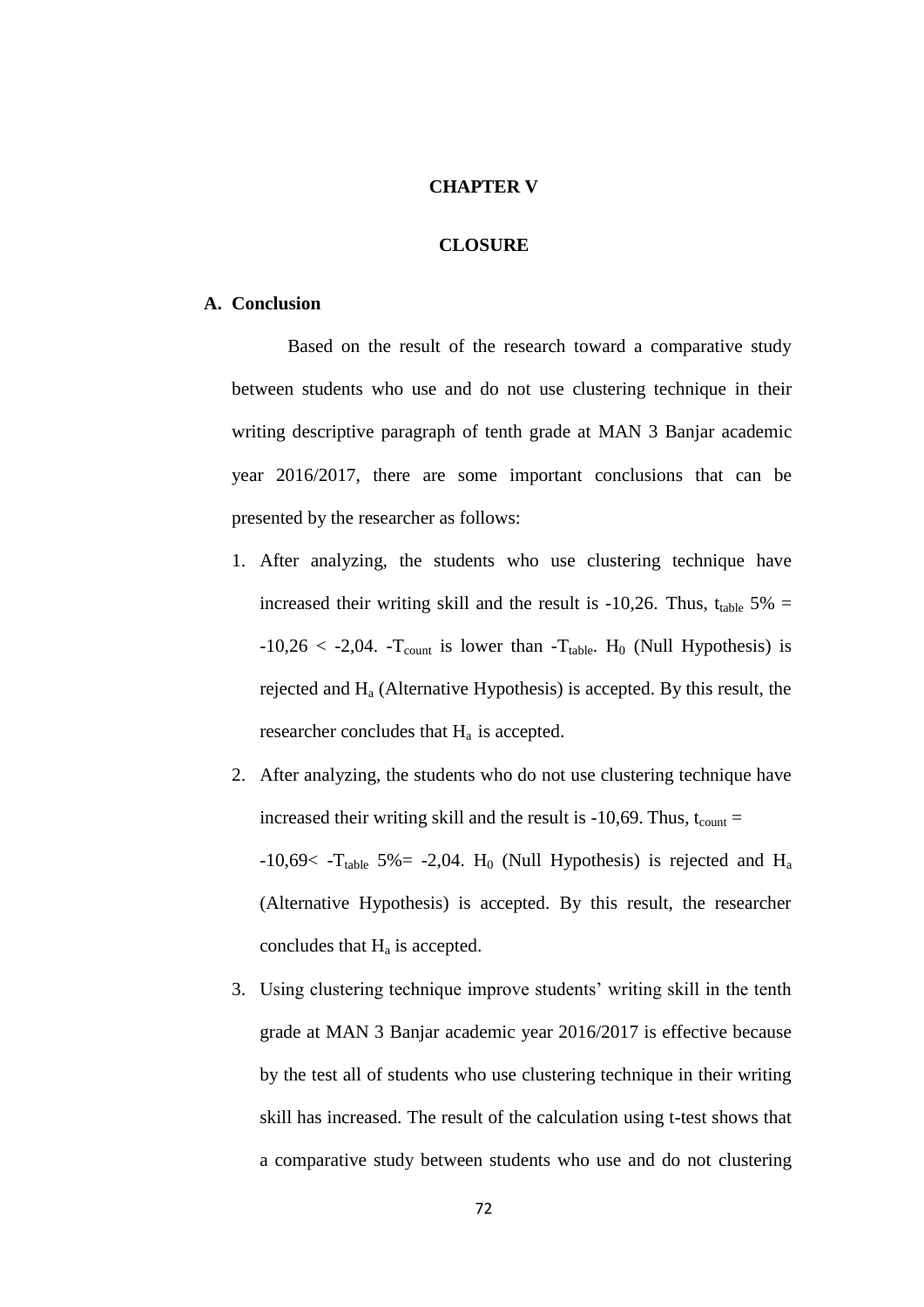technique in their writing skill of tenth grade at MAN 3 Banjar academic year 2016/2017, is  $2,292$  as called t<sub>count</sub>. After the t-count is consulted with t<sub>table</sub> at df 58 which is the nearest df of 56, in the significance standard 5% (2.00), it is found that  $t_{\text{count}}$  is higher than  $t_{table}$ . It means that  $H_0$  (Null Hypothesis) is rejected and Ha (Alternative Hypothesis) is accepted. By the result, there are significant differences in writing descriptive paragraph between students who use and do not use clustering technique of tenth grade at MAN 3 Banjar academic year 2016/2017 and the Effect size of students who use clustering technique percentages are 73% in fair category.

## **B. Suggestion**

Based on the findings of research, the researcher would like to propose the following suggestions.

- 1. It suggested for the English teachers to use clustering technique as the pre writing technique in teaching writing descriptive paragraph to improve the students' ability in writing.
- 2. The students who have many problems in writing descriptive paragraph are suggested to study more especially on the grammar, and develop their vocabulary of English. They are suggested to use clustering technique, because it can help them to develop their vocabularies. They also can make a piece of writing easier by using the technique.